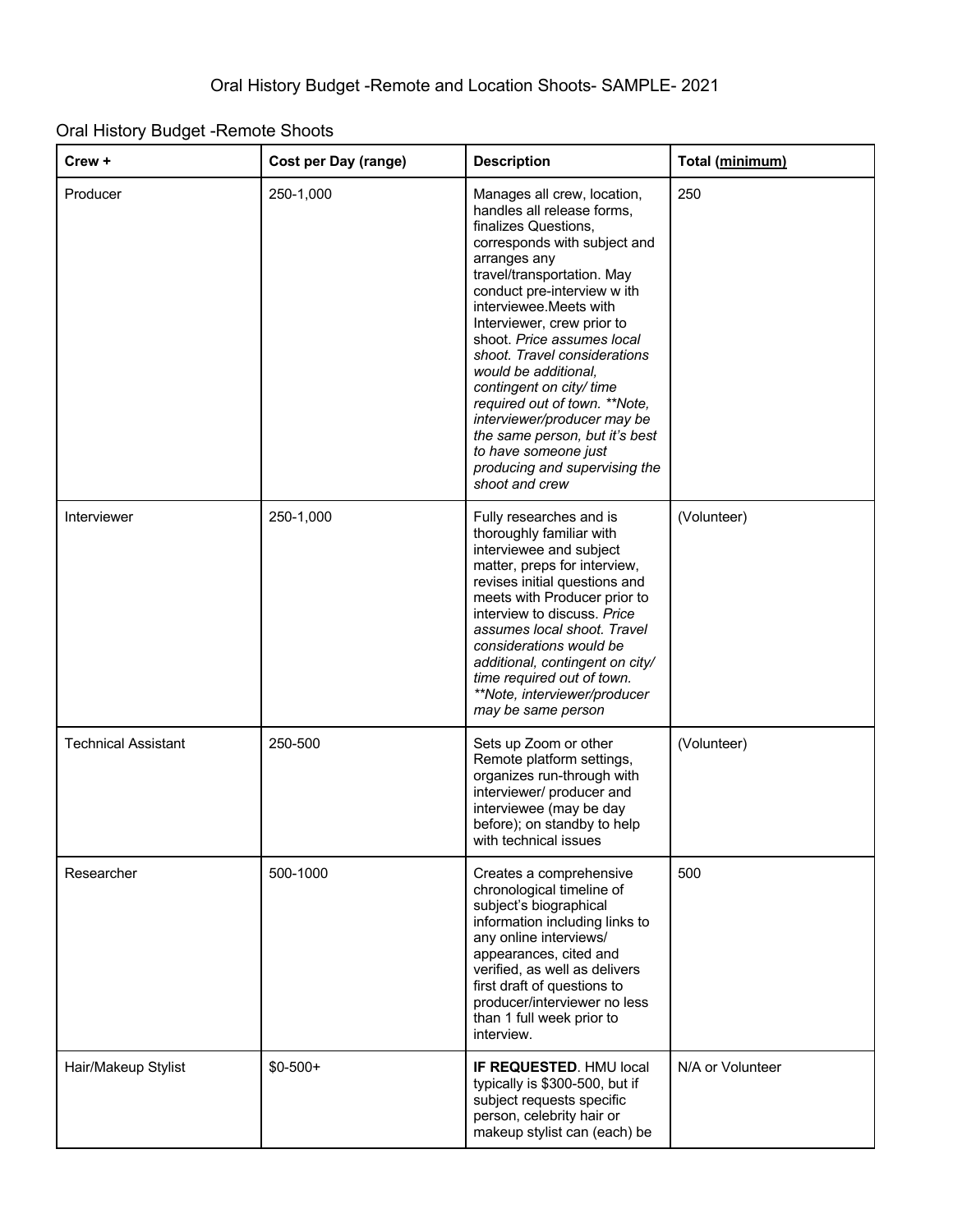|                                    |                                                           | upwards of \$1200/day.                                                                                                                                                                                                                                                                                                                                                               |                |
|------------------------------------|-----------------------------------------------------------|--------------------------------------------------------------------------------------------------------------------------------------------------------------------------------------------------------------------------------------------------------------------------------------------------------------------------------------------------------------------------------------|----------------|
| <b>Remote/Location Expenses</b>    | \$0-\$250+ (variable)                                     | Meal(s), depending on length<br>of interview, any extra gear<br>(eg special filters, ring lights,<br>additional lavalier or mic, +<br>shipping, etc                                                                                                                                                                                                                                  | $\mathbf{0}$   |
| Remote Platform                    | \$0-2,500 (1,000 starter for<br>communities up to 50 hrs) | Cost per month for Zoom (free<br>for up to 40 minutes, or<br>\$150/year for longer<br>sessions), TheirStory<br>$($12/monthly)$ , or + for<br>business account (more<br>storage)                                                                                                                                                                                                      | 120            |
| Transcription                      | \$0-\$450                                                 | If using Zoom or Theirstory<br>can use free transcription<br>software. If hiring a<br>professional transcriptionist<br>(HIGHLY recommended),<br>roughly \$150/hour                                                                                                                                                                                                                   | 0 or Volunteer |
| Editor                             | $$0-1,000$                                                | To edit out retractions<br>requested by Interviewee, to<br>edit for public exhibition, to<br>edit for social media, etc                                                                                                                                                                                                                                                              | 250            |
| Backups/ Storage (temp)            | $$0-250$                                                  | Will want to create a copy of<br>the raw footage for temporary<br>storage. Interviewee may<br>want their own copy as well<br>(dropbox account, wetransfer,<br>physical storage space on a<br>server, etc) At minimum-- 2<br>drives living in 2 different<br>places, (\$100 drive x2). Cloud<br>storage as secondary disaster<br>recovery option (consider<br>privacy issues/ access) | 200            |
| Longterm Storage<br>(preservation) | 0-\$\$\$\$\$                                              | Backup server, offline<br>storage, LTO, best practice<br>would be 3 proxies in<br>geographically dispersed<br>locations                                                                                                                                                                                                                                                              |                |
| TOTAL (minimum):                   |                                                           |                                                                                                                                                                                                                                                                                                                                                                                      | \$1,320        |

## ORAL HISTORY INTERVIEW BUDGET: LOCATION

| Crew +   | Cost per Day | <b>Description</b>                                                                                                                | Total |
|----------|--------------|-----------------------------------------------------------------------------------------------------------------------------------|-------|
| Producer | 750-1000     | Manages all crew, location,<br>handles all release forms,<br>finalized Questions,<br>corresponds with subject and<br>arranges any | 750   |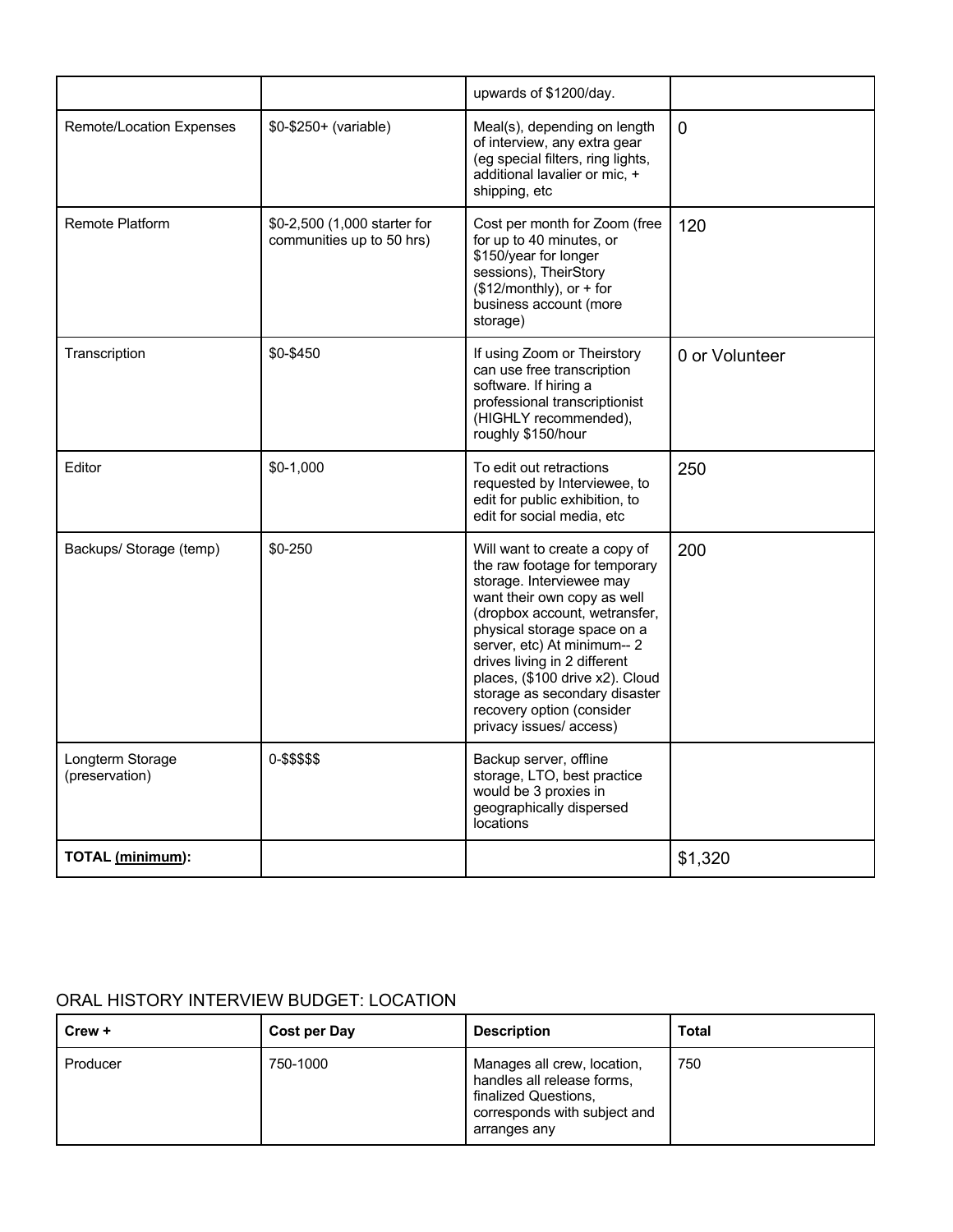|                     |           | travel/transportation. May<br>conduct pre-interview w ith<br>interviewee. Meets with<br>Interviewer, crew prior to<br>shoot. Price assumes local<br>shoot. Travel considerations<br>would be additional,<br>contingent on city/ time<br>required out of town. **Note,<br>interviewer/producer may be<br>the same person, but it's best<br>to have someone just<br>producing and supervising the<br>shoot and crew |             |
|---------------------|-----------|-------------------------------------------------------------------------------------------------------------------------------------------------------------------------------------------------------------------------------------------------------------------------------------------------------------------------------------------------------------------------------------------------------------------|-------------|
| Interviewer         | 500-1,000 | Fully researches and is<br>thoroughly familiar with<br>interviewee and subject<br>matter, preps for interview,<br>revises initial questions and<br>meets with Producer prior to<br>interview to discuss. Price<br>assumes local shoot. Travel<br>considerations would be<br>additional, contingent on city/<br>time required out of town.<br>**Note, interviewer/producer<br>may be same person                   | 500         |
| Videographer        | 800-1200  | Videographer and all gear<br>related to single camera shoot<br>including all cables lights.<br>Delivers raw files to Producer<br>at conclusion of interview.                                                                                                                                                                                                                                                      | 1,000       |
| Soundperson         | 450-600   | Soundperson and any gear<br>related to sound recording<br>including lavalier(s)/ boom<br>mic, mixer. Delivers raw files<br>to Producer at conclusion of<br>interview.                                                                                                                                                                                                                                             | 500         |
| Researcher          | 500-1000  | Creates a comprehensive<br>chronological timeline of<br>subject's biographical<br>information including links to<br>any online interviews/<br>appearances, cited and<br>verified, as well as delivers<br>first draft of questions to<br>producer/interviewer no less<br>than 1 full week prior to<br>interview.                                                                                                   | 500         |
| Hair/Makeup Stylist | $$0-500+$ | IF REQUESTED. HMU local<br>typically is \$300-500, but if<br>subject requests specific<br>person, celebrity hair or<br>makeup stylist can (each) be<br>upwards of \$1200/day.                                                                                                                                                                                                                                     | 250         |
| P.A                 | \$0-300   | IF NEEDED (eg-- if 2-camera<br>shoot is requested, or if time<br>constrictions in location<br>require speedy set-up an                                                                                                                                                                                                                                                                                            | $\mathbf 0$ |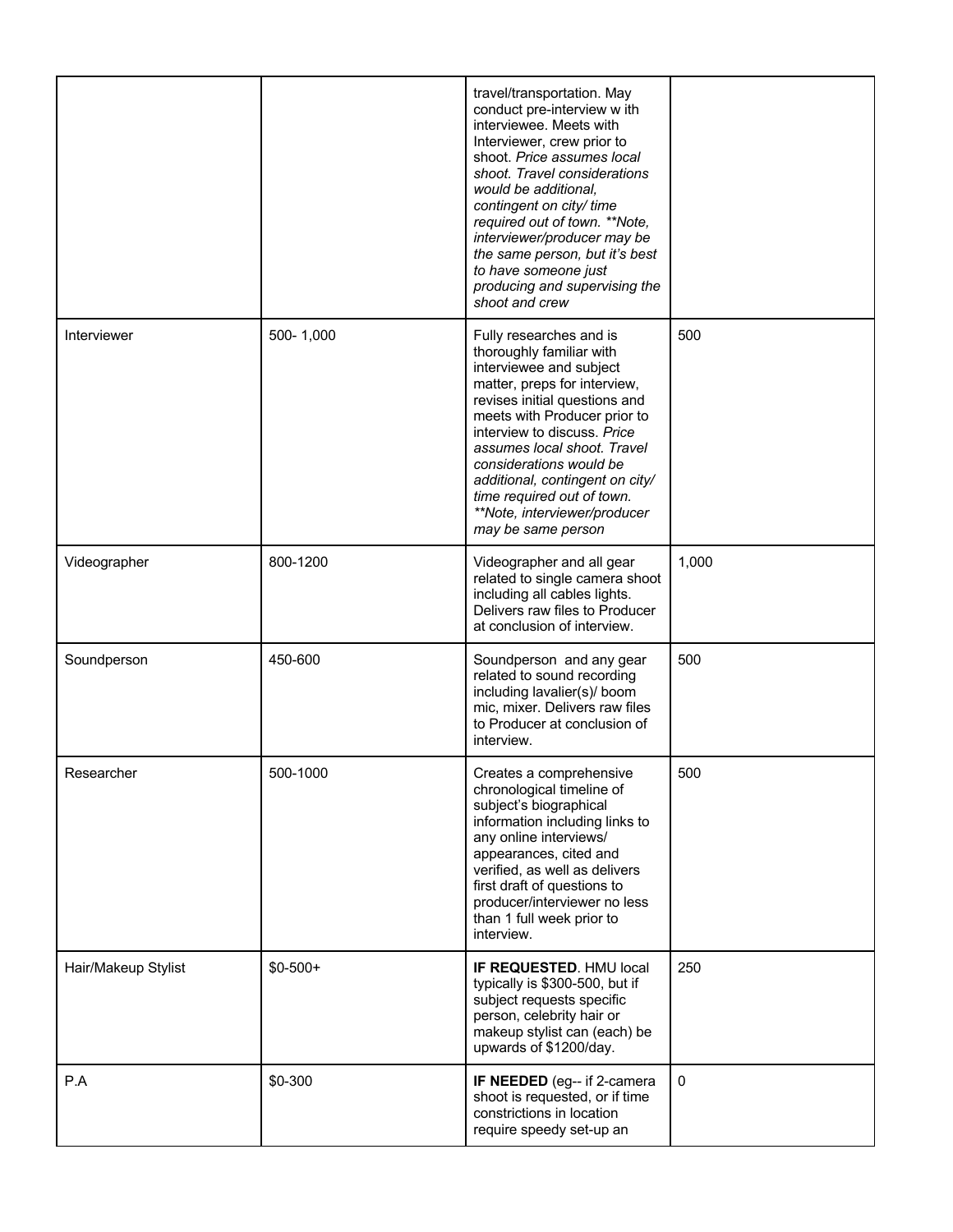|                          |                        | extra pair of hands can be<br>essential.                                                                                                                                                                                 |         |
|--------------------------|------------------------|--------------------------------------------------------------------------------------------------------------------------------------------------------------------------------------------------------------------------|---------|
| <b>Location Fee</b>      | \$0-1000+(variable)    | <b>IF NEEDED</b> E.g rental of<br>theater such as SAG in NYC<br>is \$1000/day, rental of private<br>studio in North Hollywood is<br>\$500/day.                                                                           | 0       |
| Insurance                |                        | <b>IF NEEDED</b> E.g RVNA daily<br>fee for "additional insured" for<br>location is around \$250/day/                                                                                                                     | 0       |
| <b>Travel/Misc</b>       | \$15-1000+ (variable)  | Depends on location-- Out-of-<br>town would include RT airfare,<br>hotel night before and night of<br>interview, car rental, tips,<br>tolls/gas and per diem for<br>location expenses. In-town<br>would include parking. | 150     |
| <b>Location Expenses</b> | \$50-\$250+ (variable) | Meal(s) for crew, depending<br>on length of interview, any<br>extra gear (eg special filters,<br>lights, additional lavalier or<br>2nd camera) PA if needed,<br>petty cash.                                              | 50      |
|                          |                        | *May also need to hire a<br>COVID coordinator, pay for<br>Covid lab tests, etc.                                                                                                                                          |         |
| Transcription            | \$0-\$450              | If using Zoom or Theirstory<br>can use free transcription<br>software. If hiring a<br>professional transcriptionist,<br>roughly \$150/hour                                                                               | 500     |
| Editor                   | \$0-500                | To edit out retractions<br>requested by Interviewee, to<br>edit for public exhibition, to<br>edit for social media, etc                                                                                                  | 250     |
| <b>Dubs</b>              | \$0-250                | Will want to create a copy of<br>the raw footage, best practice<br>would be 3 proxies.<br>Interviewee may want their<br>own copy as well (dropbox<br>account, wetransfer, physical<br>storage space on a server,<br>etc) | 50      |
| Storage (preservation)   | 0-\$\$\$\$\$           | Backup server, offline<br>storage, LTO, geo-dispersed<br>copies, etc                                                                                                                                                     |         |
|                          |                        |                                                                                                                                                                                                                          |         |
| <b>TOTAL (minimum):</b>  |                        |                                                                                                                                                                                                                          | \$4,500 |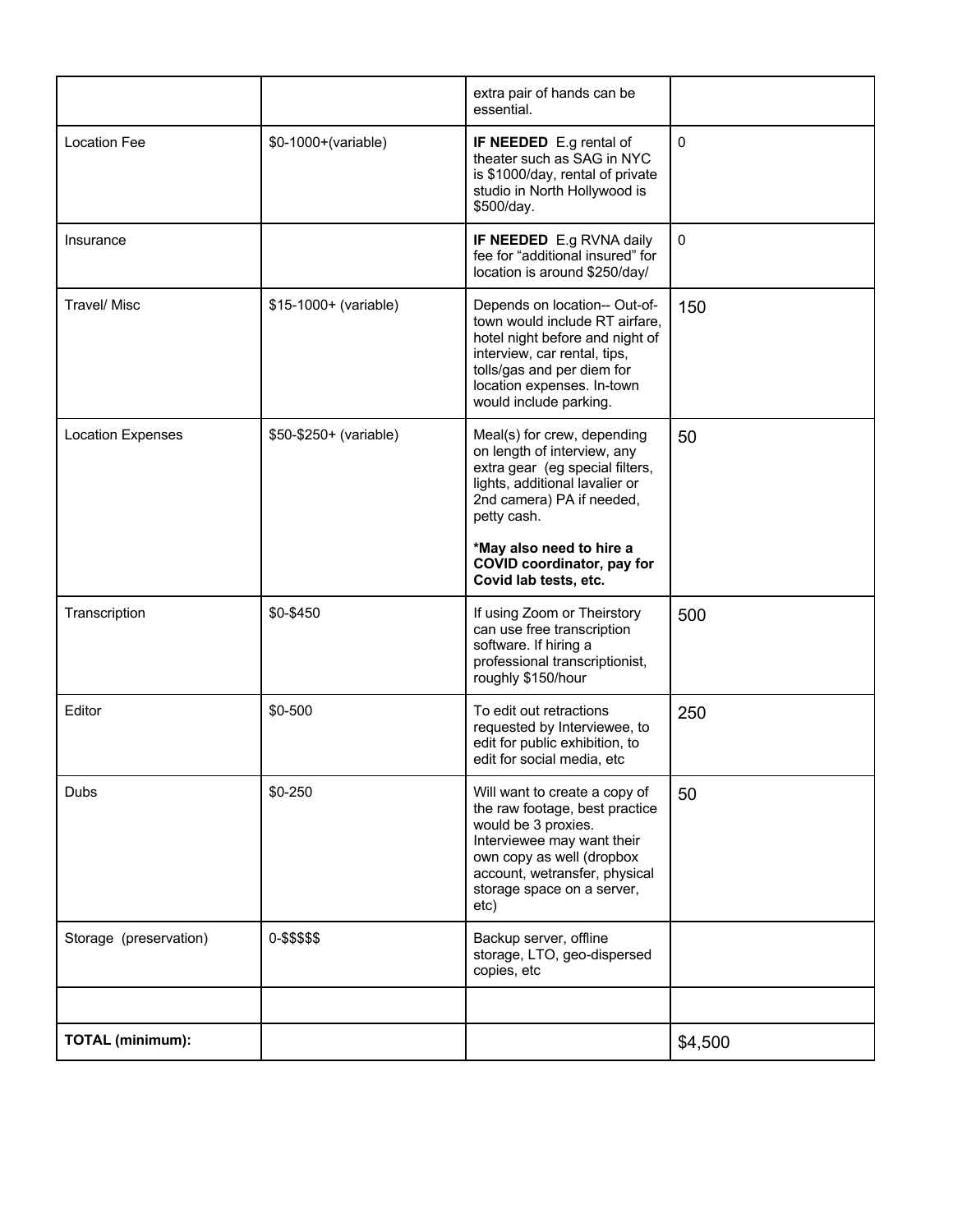### Pre-Production Checklist- sample

*This checklist is meant to help with various states of production coordination. Not all these steps will apply to all interviews. Your mileage may vary...*

### Personnel for Day of Shoot/

- ❏ Narrator (person being interviewed)
	- ❏ Has been formally invited to participate (letter, call) and understands project goals.
	- ❏ Has been pre-interviewed, provided missing biograpbical info
	- ❏ Has read, understood, and signed consent release
- ❏ Interviewer (person conducting interview)
	- ❏ Is thoroughly prepped on research, has had a chance to review Qs
	- ❏ Should bring their own set of Qs or outline to read off (format is subjective)
	- ❏ Has read, understood, and signed consent release
- ❏ Producer (if this is the same person conducting the Interview, consider bringing someone else to take notes)
	- ❏ Organizes and books all crew, is the point-person for questions
	- ❏ Coordinates with Narrator and interviewer (see pre-interview tasks, below)
	- ❏ Handles all logistics regarding location, releases, format
	- ❏ Should bring set of Qs to shoot to annotate, and production field notes
	- ❏ Prepares & Sends Call Sheet for day of shoot, reviews production checklist
- ❏ Crew: videographer, sound recordist (other options: Hair/Makeup/ Assistant)
	- ❏ Has reviewed project goals with producer (have a pre-shoot meeting!) including desired visual effect and final format capture (and a plan on delivering footage has been reviewed and agreed to)
	- ❏ Should bring AND TEST all gear (camera, sound, lights) backup gear, cables, and batteries, review the format to record to. Should plan to bring gaffer tape for wires and to cover logos.
	- ❏ Has read, understood, and signed consent release

### Other Personnell (pre and post production, not on-set)

- ❏ Researcher (may be same as Interviewer)
	- ❏ Understands project goals and consults with producer about scope of project
	- ❏ Thoroughly researches topic, individuals, locates other archives that may have material, Preps research packet
	- ❏ Locate all available narrators, select narrator for each interview shoot (may prioritize for age, location)
	- ❏ Drafts questions for interview, reviews with Producer/ interviewer
- ❏ Editor/Archivist:
	- ❏ responsible for backing up footage and processing it (honoring any narrator requests for edits in consultation with Producer, creates backup proxies for various uses- online, transcription, Narrator dvds, etc)
- ❏ Transcriber: responsible for transcribing interview. If software test for accuracy.

### Pre-Interview: (mostly completed by Producer)

- ❏ Plan your goals
	- ❏ Write a Project Design!
	- ❏ Create a budget
	- ❏ Anticipate your audience and potential project outcomes (how will others access material)
- ❏ RESEARCH!
	- ❏ Throroughly vet research (what has already been covered on this subject?)
	- ❏ Draft, review, and revise interview outline and Qs questions based on pre-interview
- ❏ Send out invitation letter (or reach out by phone) to narrator, expaining project goals and why their story is essential
- ❏ Pre-interview narrator (call or visit)-- take notes or record w/ consent
	- ❏ Find out how much time you will have for the interview and if there is any subject off-limits
	- ❏ Is there anything that could make them more comfortable? (eg food, beverage, HMU)
	- ❏ Discuss location- if their home- if others will be there (try to avoid), preferred attire, parking, etc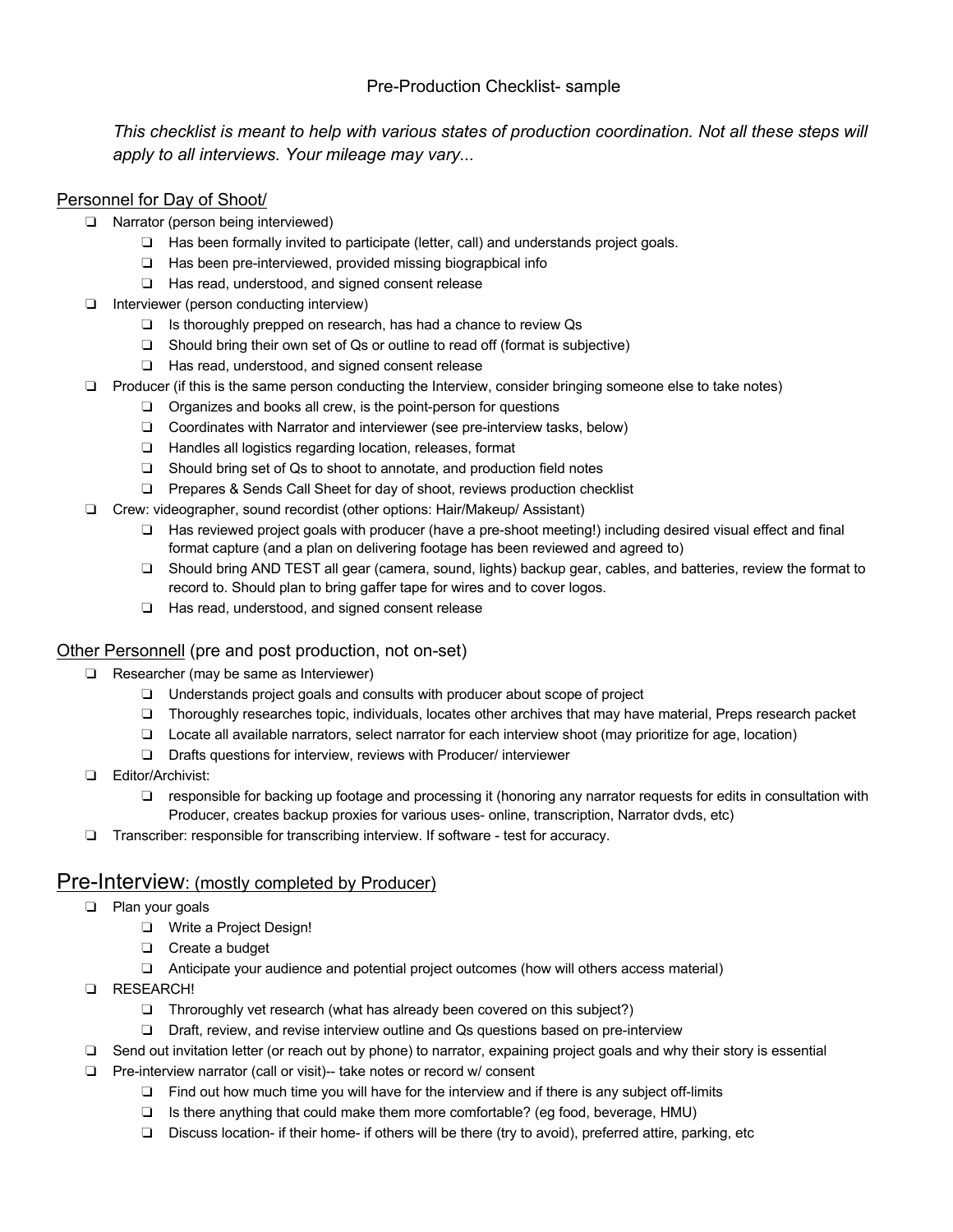- ❏ Be transparent-- make sure they know WHY they are being interviewed and how interview will be used!
- ❏ Can share overview of topics but not specific questions
- ❏ Send release form in advance
- ❏ Remote Interviews:
	- ❏ Buy and test software
	- ❏ Fully test the connections, do a mock test on the program you are using (Zoom, TheirStory, etc) and make a recording. Make sure it plays back with audio and you can work with the format. Do several tests with another person just as you will on Interview day.
- ❏ IN-PERSON SHOOTS:
	- ❏ Book CREW (for in-person shoots)
		- ❏ Select an interviewer (if self, consider having someone else assist you day of shoot with Producer duties). Be clear about any out-of-pocket compensation (food, transportation, etc)
		- ❏ Book cameraperson and/or soundperson
			- ❏ check what GEAR specifically they will bring, what format they will shoot on (and if you will need to transcode the codec to edit with it), what they will deliver to you, etc)- ask to send a gear list.
			- ❏ Make sure they will fully check and test all gear, all batteries, and bring backup everything.
			- ❏ Review workflow with crew, who is bringing media cards, backup of shoot, get any payment information (W9, etc)
	- ❏ Secure LOCATION (for in-person shoots)
		- ❏ Find out if there are potential noise distractions like animals, phones. Try to "lock down" the location for the duration to limit interruptions, check if AC or other noises will be intermittent
		- ❏ Ask about Power! Plan to bring extension cords/ surge protector (& bring extra batteries)
		- ❏ If proof of insurance is necessary (for an office building), send in advance and bring copy with you
		- ❏ Find out about Parking information/ load-in information
		- ❏ Plan to bring snacks, so no one needs to leave to get food or water! Scout nearby.
		- ❏ Plan to have 2 chairs of similar height for narrator and interviewer to look at each other eye-to-eye, and these should be comfortable to sit in for several hours! Try to get a photo of the space or ask to visit ahead of time.
		- ❏ Know the timing for your interview, be wary of any "hard outs"
- ❏ Send and Secure all necessary release forms (narrator, interviewer, crew, location) in advance
- ❏ Prepare Call Sheets with information about day, location, maps, all contact info with cel phone numbers
	- ❏ Confirm with Narrator and Interviewer day or week before shoot to confirm date and time.
	- ❏ In-Person shoots: send call sheet to crew and narrator and interviewer a few days in advance (keep any private information confidential); find out if anyone needs transportation assistance or accommodations
		- ❏ Double-check 1 day+ before shoot- crew is bringing all gear, extra recording media, extra batteries, cables, camera tape to tape down loose cables, still camera (phone)

# Interview Day (In-Person)

- ❏ Interviewer should arrive BEFORE the crew, to meet the Narrator.
- ❏ If the Narrator is wearing something with a logo, suggest they change or ask to cover it.
- ❏ Petty cash on-hand (tips, coffee, parking, etc)
- ❏ Print extra copies of questions, research, insurance forms, consent forms, contact sheet, "interview-in-progress" signage
- ❏ Scout location in advance if possible, arrive before narrator to set up (allow 45min- 1hour to set up lights and camera and **run a test**). Set 2 chairs. Make sure you have something for crew to sit in as well!
- ❏ Take a photo of the location (especially if it's Narrator's home) of where everything was when you started, in case you start to move furniture around (always ASK if you can first!)
- ❏ Bring a clock or watch to keep track of time (not beeping! No alarms!)
- ❏ Bring a notepad and non-clickable pens to take notes (stickie pads good to remember to circle back to things as you go)
- ❏ Make sure you have all release agreements before recording (Interviewee, Interviewer, crew). Make sure you collect the Narrator's MAILING ADDRESS (for future contact, to send a copy, etc)
- ❏ Have a craft service table set up with at minimum water, some snacks for crew in case the day goes long, prepare to bring lunch for entire crew.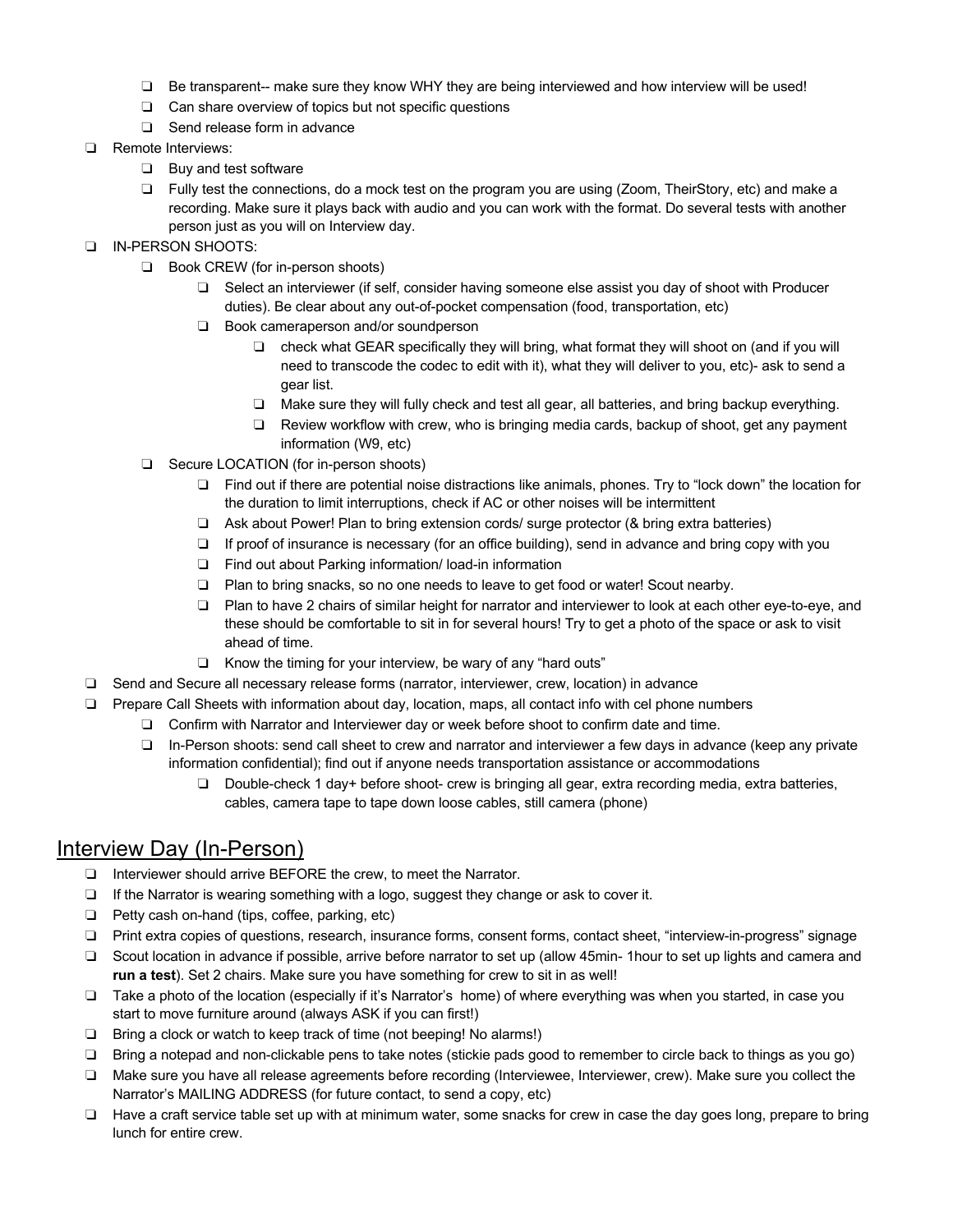- ❏ Turn off AC, phones, clear anyone not involved from room, ask for quiet before start
- ❏ Capture room tone (at end)
- ❏ Collect all media from crew before you break down
- ❏ Comfort Level:
	- ❏ Make sure narrator knows what the purpose of the oral history is, that they won't have to repeat your questions, that they should speak naturally and conversationally, that they will have an opportunity to review the interview, etc.
	- ❏ Make sure narrator knows where they are going and who will be greeting them on day.
	- ❏ Make sure they understand the release form and have signed it
	- ❏ Maintain eye contact-- helpful if both chairs are same height!
	- ❏ Be sure to get their contact information for future
	- ❏ **Thank everyone,** and often!

## Interview Day (Remote)

- ❏ Be the first in the platform, If possible run a test with the interviewer and re-test levels, background, etc.
- ❏ Have your topics, questions, and research accessible.
- ❏ Give the Narrator your cel phone in advance in case there are technical issues.
- ❏ Have a backup plan in case the tech goes down, power goes out, etc.
- ❏ If the Narrator is wearing something with a logo, suggest they change or ask to cover it.
- ❏ Be mindful of the time (not beeping! No alarms!)- ask in advance if they want to take breaks
- ❏ Warn you may need to break for technical issues.
- ❏ Make sure you have all release agreements before recording (Interviewee, Interviewer, crew). Make sure you collect the Narrator's MAILING ADDRESS (for future contact, to send a copy, etc)
- ❏ Ask to turn off CEL PHONES and DESKTOP NOTIFICATIONS
- ❏ Comfort Level:
	- ❏ Make sure narrator knows what the purpose of the oral history is, that they won't have to repeat your questions, that they should speak naturally and conversationally, that they will have an opportunity to review the interview, etc.
	- ❏ Make sure they understand the release form and have signed it
	- ❏ Be sure to get their contact information for future
	- ❏ **Thank the narrator**!

## Post-Production

- ❏ Check tapes/card/ footage/ audio and make sure you have a backup of everything to external drive(s) before leaving shoot.
- ❏ Label everything carefully! Be sure to include a date and narrator/ interviewer's name on the label (and file name).
- ❏ Check any names/ dates/ spellings with Narrator before they/you leave
- ❏ Transcription- have a plan in place.
- ❏ Approvals and Editing? Have a policy in place.
- ❏ Distribution? Begin early looking into access and outcomes
- ❏ Followup with a thank-you letter to your Narrators! Keep them informed about the project's progress.

## Resources:

American Folklife Center: www.loc.gov/folklife/familyfolklife/oralhistory.html

- Baylor University Institute for Oral History: https://www.baylor.edu/Library/index.php?id=974108
	- Downloadable Guide to OHs: https://www.baylor.edu/library/index.php?id=974460
	- Webinar on Remote Oral Histories: https://www.baylor.edu/library/index.php?id=974465

Digital Ominum:: https://digitalomnium.com/category/remote-interviewing/ Digital Ominum Online Deed of Gift Form: https://form.jotform.com/203277694727164

- Oral History Association: What is Oral History: https://www.oralhistory.org/about/do-oral-history/
- Oral History Association: Best Practices: https://www.oralhistory.org/best-practices/
- Oral History Metadata Synchronizer (OHMS): https://www.oralhistoryonline.org/

Smithsonian Folklife and Oral History Interviewing Guide: https://folklife.si.edu/the-smithsonian-folklife-and-oral-history-interviewing-quide/smithsonian

Oral History in the Digital Age: http://ohda.matrix.msu.edu/

OHA Metadata task Force: https://www.oralhistory.org/the-oha-metadata-task-force-mtf/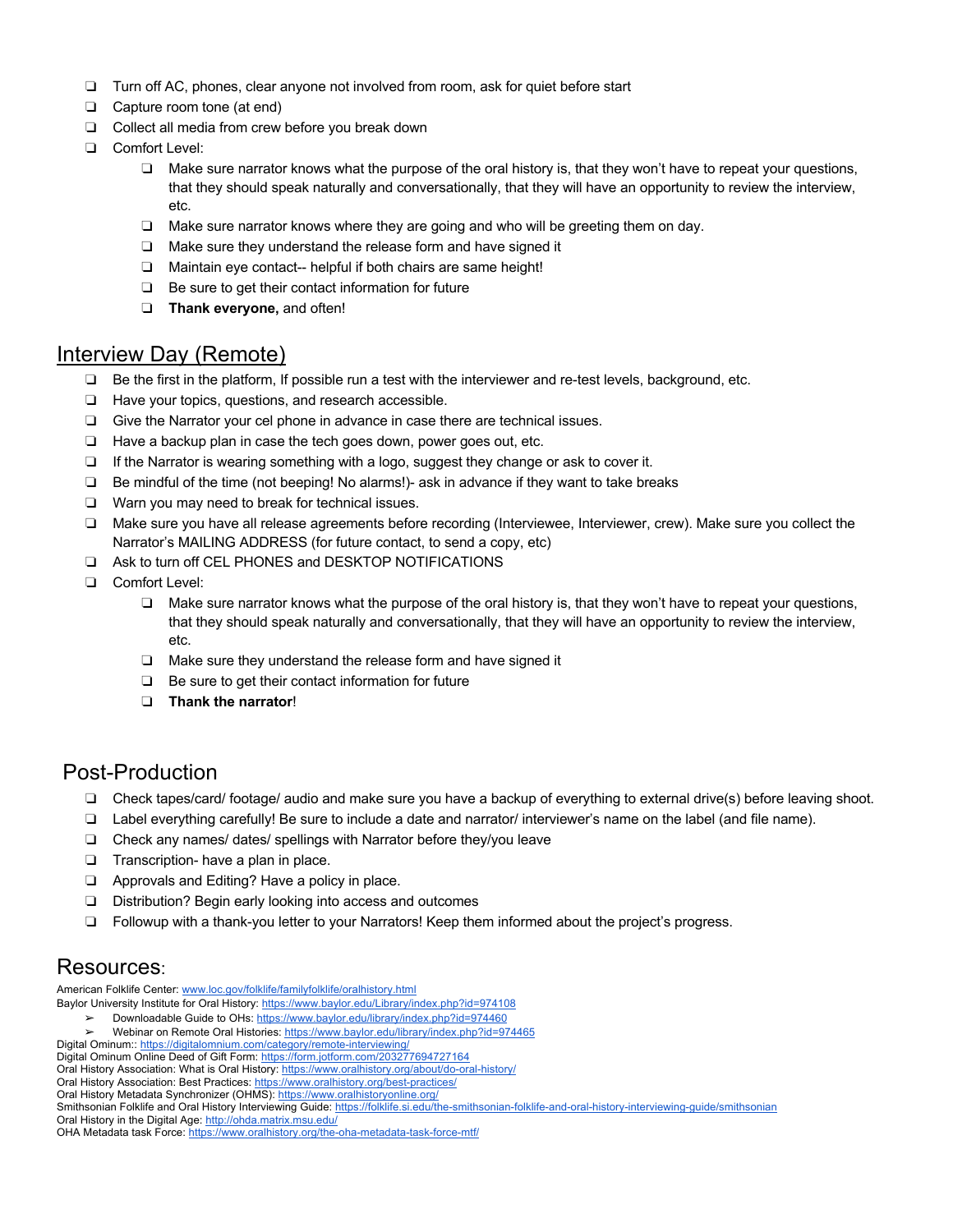Matz resources: https://www.dropbox.com/home/Oral%20History%20Instructionals

Compiled by: Jenni Matz matz@televisionacademy.com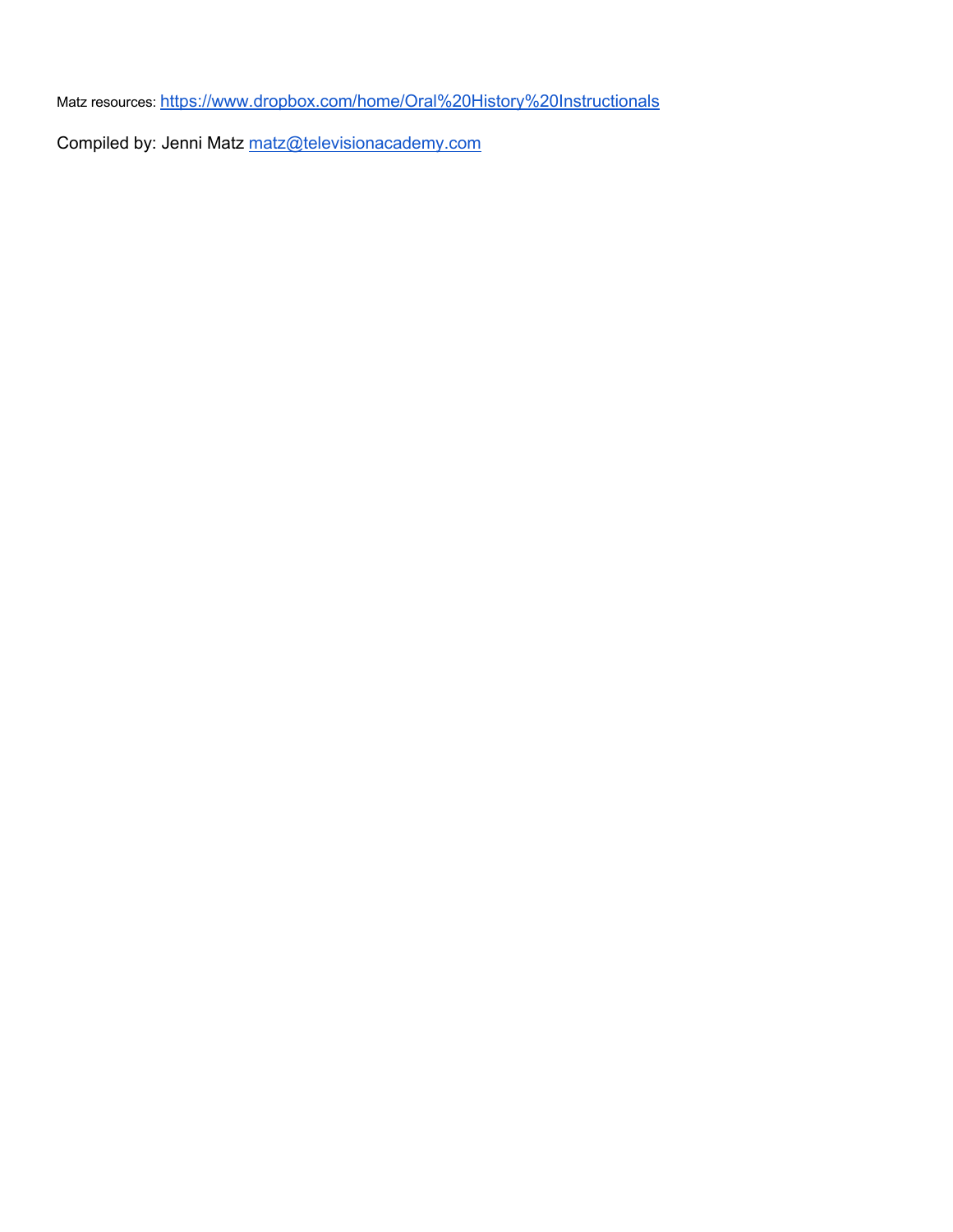#### Sample Project Design Worksheet

**Name of Project**/ **Title**: (concise description, like an elevator pitch)

**Topic/Purpose** (elaborate- what do you want to know? why?)

**Methodology** (in what ways does using oral history offer new insights, fresh perspectives, or fill in the gaps in the current research sources? What resources will you use to research?)

**Scope**: **time, place** (what period of time and what places are highlighted in the project topic?)

**Potential narrators** (specific names, if you have them; if not, what common experience will you look for in your narrators?)

**Selected archives** (specific if possible; or potential choices you hope to contact about depositing your recordings for preservation)

**Targeted outcomes** (how will you share what you learn? Will there be public access via an exhibit, book, website, reception, etc.)

**Time frame** (goal dates for starting and accomplishing the project: planning, interviewing, processing, public programming, presentation to archives)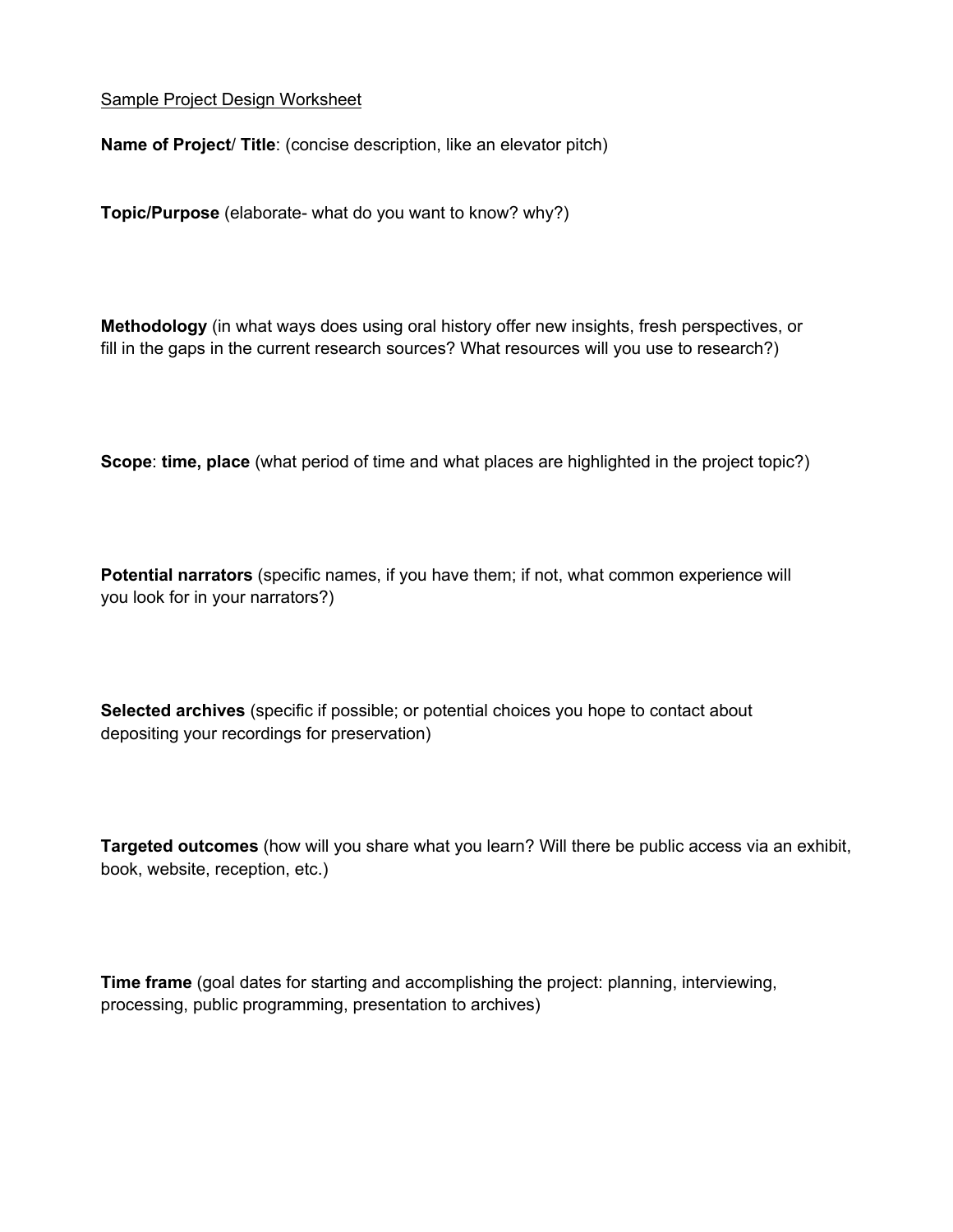#### **SAMPLE**

#### **RELEASE AGREEMENT**

We thank you for your willingness to contribute to our project by *[indicate which]* () researching and conducting Interviews or ( ) researching and/or ( ) acting as a videographer and/or ( ) on-site crew member for one or more of the interviews for the <YOUR ORGANIZATION / PROJECT NAME HERE> (the "Archive"). In consideration for our agreement to accord you credit for services furnished on all Interviews for which you furnish services for the Archive, it being understood that our failure to so credit you will not be a breach of this agreement, you agree that we may use any Interview you are involved in for the Archive, and the results thereof, in any medium including without limitation literary, print, audio, audio-visual, photography, computerbased or any other medium now known or created in the future.

You agree services rendered by you constitute works specifically commissioned by the Archive for an audiovisual work and that the Archive will own all rights, including rights of copyright in and to the results and proceeds of your services as "works for hire" as that term is used in the U.S. Copyright Act.

If, for any reason, said materials and/or services furnished by you are not deemed to be a "work made for hire", then, for valuable consideration which you acknowledge, you hereby assign to the Archive, its successors or assigns, as absolute owner, all rights of every kind whatsoever throughout the world, pertaining to such materials and/or services, whether or not such rights are now known, recognized or contemplated, including all rights of copyright therein.

You agree that any personal contact information of the interview subjects you may learn during your engagement with the Archive will be confidential and you will not disclose any such information to the media, or any other person. You agree you shall not, at anytime, now or in the future, speak publicly as a representative of the Archive without prior written permission from the Archive.

<NAME OF PARTICIPANT> Agreed to: Sign:

Print Full Name:

Date: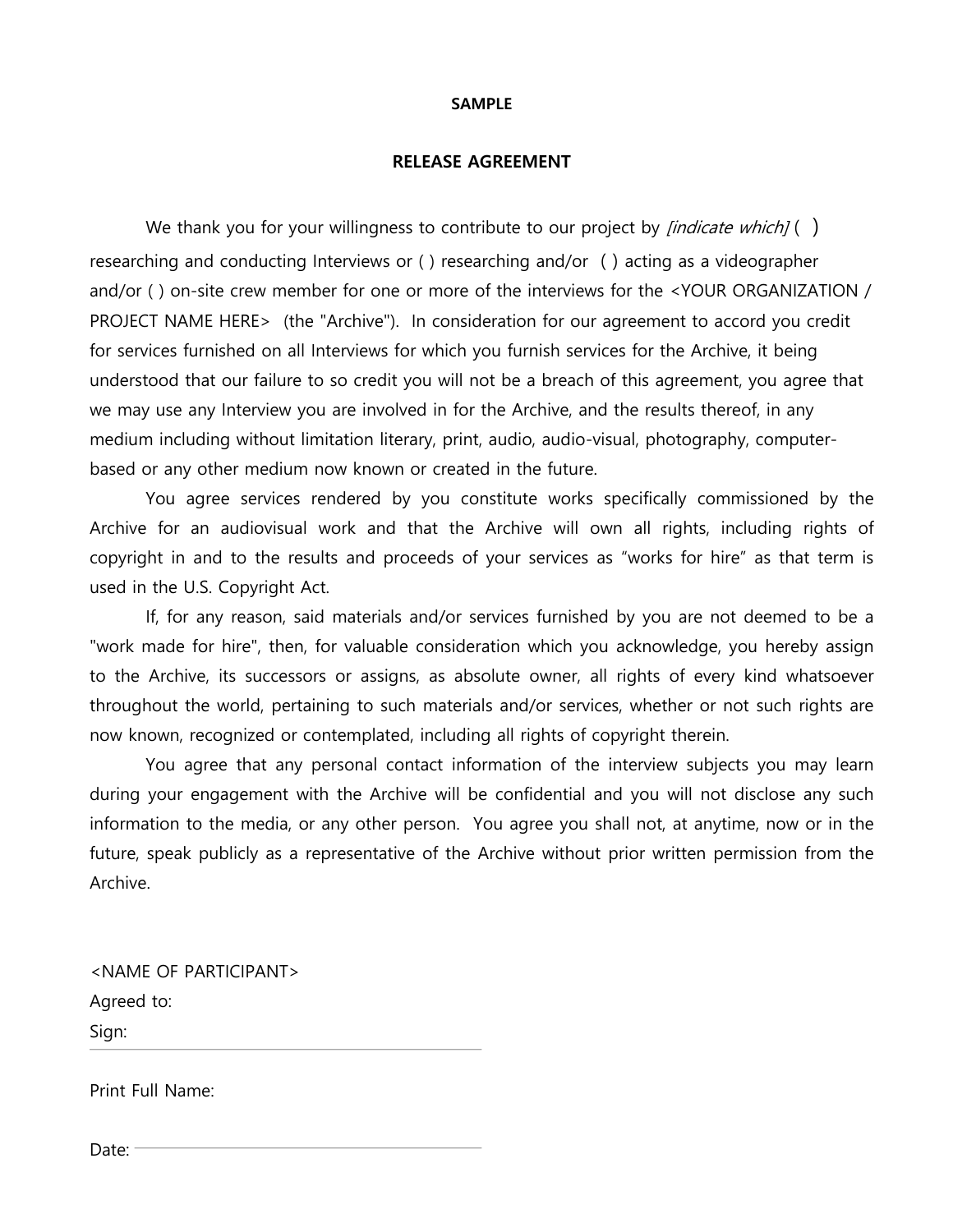ARCHIVE

Date: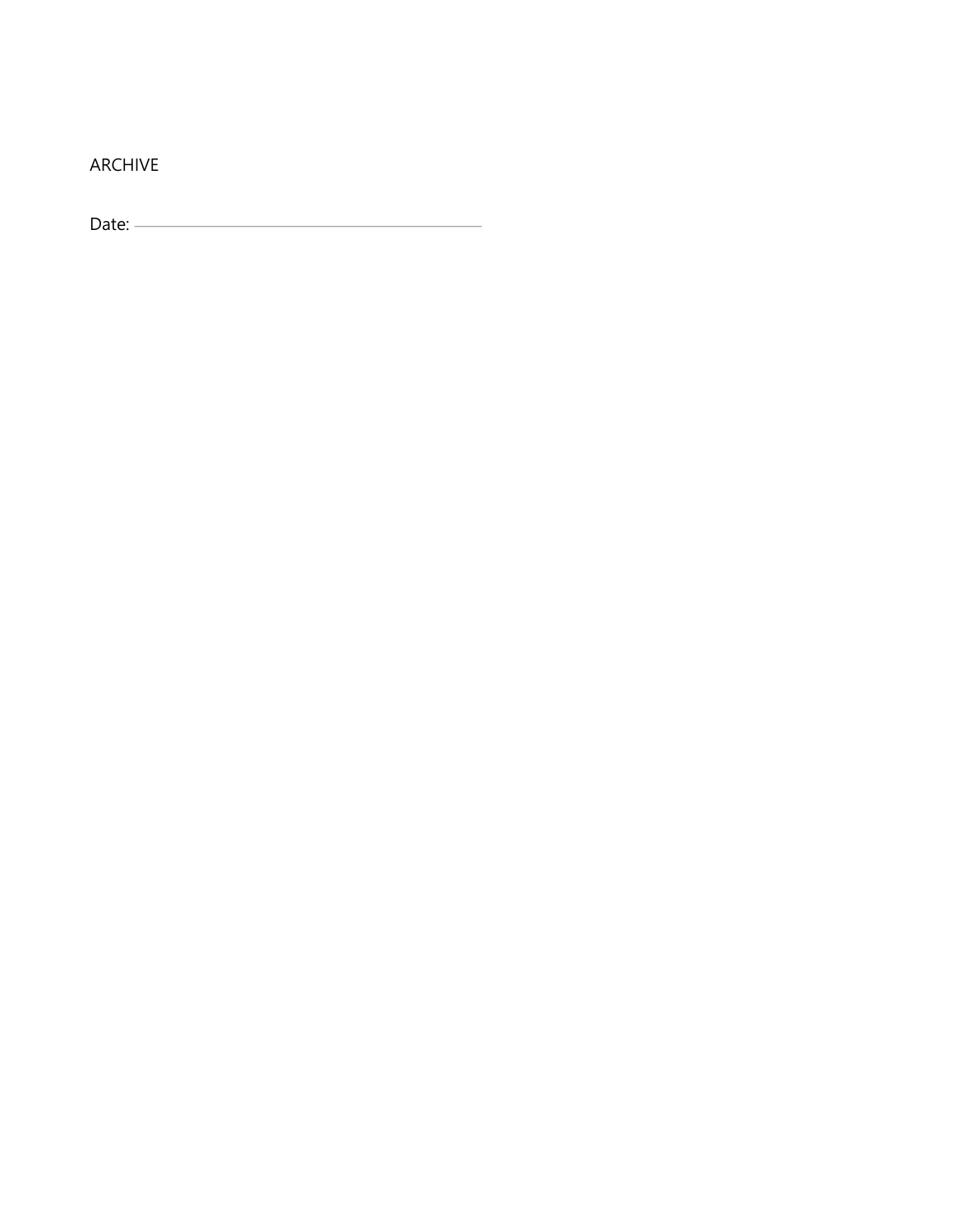

#### **SAMPLE**

### RELEASE AGREEMENT

<YOUR ORGANIZATION NAME> ("Archive," "we," "our" or "us") is committed to preserving history by interviewing those with knowledge about <TOPIC HERE>.

We are deeply honored that you have granted an interview for the Archive and are allowing us to film and record the interview (the "Interview"). For us to be able to include the Interview in the Archive, we need your agreement to the following terms and conditions:

1. You agree that the Archive will own all of the copyright to the Interview in each territory throughout the world and in accordance with the terms and conditions set forth herein. We may use the Interview to support our goals of education and preservation, in whole or in part, alone or with other materials, edited or unedited, in any manner and medium now known or hereafter devised, including, without limitation, in visual, print, audio, internet, computer-based, mobile or other digital mediums, whether streaming or downloadable (including podcasts), directly or through distribution to the general public, subject to the terms and conditions set forth in this Release Agreement.

2. You agree that the Archive is not obligated to publish or use the Interview in any way, and is not required to provide you with notice of any use of the Interview (except as otherwise set forth in this Release Agreement), or to pay you with respect to any such use.

3. By granting us the rights to the Interview, we understand that we are not obtaining the exclusive rights to your life story, but only the non-exclusive right in life story rights as they are captured in the Interview.

4. If you have furnished any supporting materials during the Interview, you agree that we may distribute reproductions of these materials by any means or medium in connection with the use of the Interview. You agree that any material copyrighted in your name shall bear your copyright notice as required for the material.

5. With the understanding that it is our intent to collect complete and unedited interviews as a primary historical resource, we agree, if you make a timely request, to edit out any sections of the Interview that you feel are inappropriate for the record.